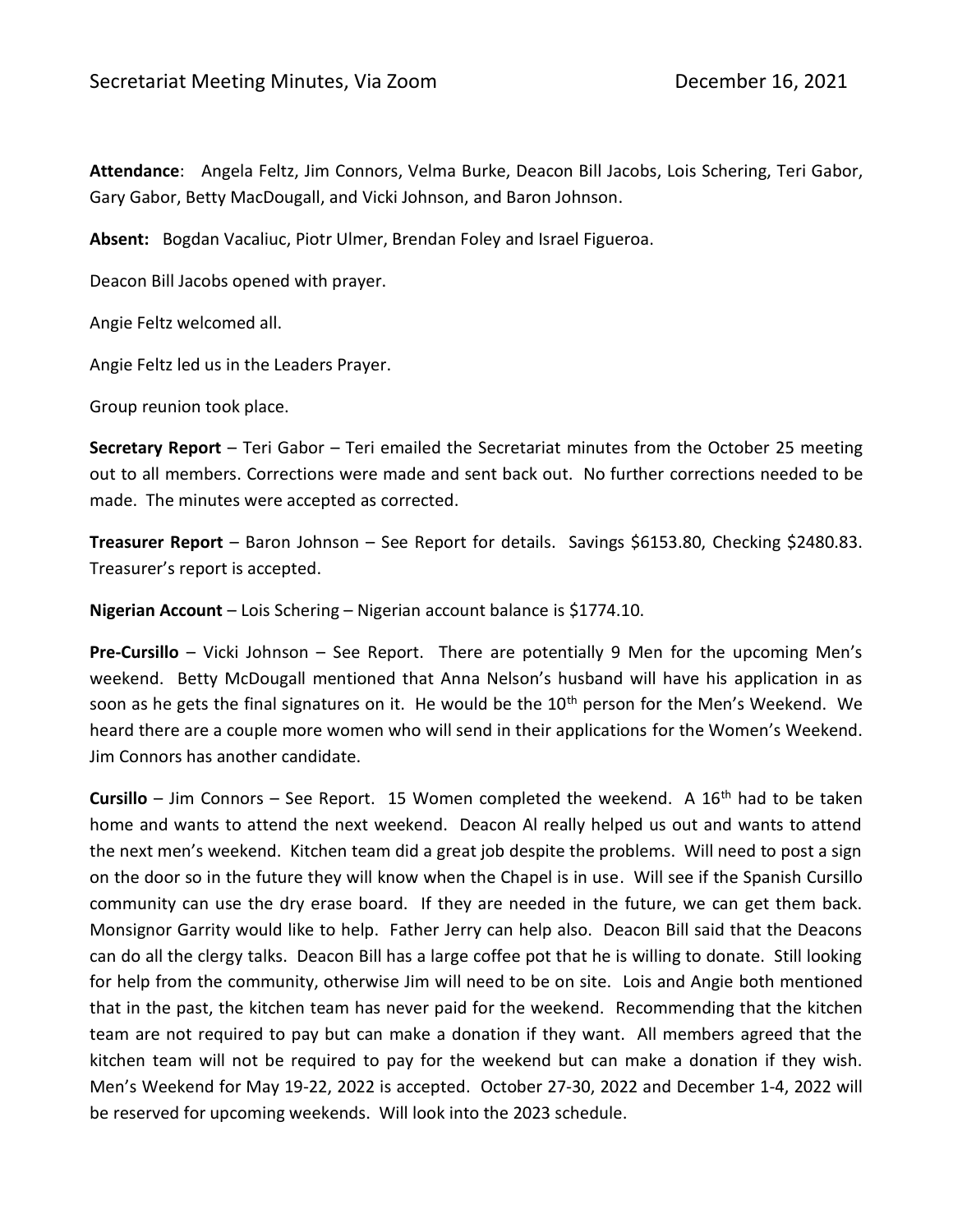**Post Cursillo** – Betty MacDougall – See Report. There are two Ultreya's meeting monthly. OLOF and St. Mary's. Held a Grand Ultreya after the Women's Weekend, December 4, 2021 at 10:00am at OLOF. About 25 Cursillistas attended. Speaker did well. Group Reunions – Johnson City women's Tuesday at 4pm and men's Tuesday at 5:30. OLOF has 4 group reunions – three women and one men. St. Jude has two, men Saturday morning at 7am, Women Saturday morning at 9am. Lois said that her group meets Tuesday morning, with about 7 members. Because of circumstances, it is rare that they all meet together. The Women's Clausura was on November 7th at 4pm with about 30+ people attending. The Men's Clausura was postponed. Discussed a fund in Fr. Joe Brando's name to cover the cost of those who cannot afford to attend a Cursillo Weekend.

**School of Leaders** – Velma Burke – Had a lean year, had 3 out of 6 meetings. Zoom made for good reunions. Appreciates Deacon Bill as Spiritual Advisor. Velma's resources for preparation for all SOL this year has been the Step by Step Manual, Eduardo Bonine's 100 Years Biography Mentality, Pilgrim's Guide, My Spiritual Testament, The Fundamental Ideas and the How and Why Booklet. Participation has been low. There is nowhere where we formally introduce the SOL. There is a lot of misinformation. How can we do a better job of getting folks to understand that SOL is a good thing. Need more information from all parishes. Need someone to do the Newsletter. Need to consider a Rectora for 2022.

**Step By Step –** Lois Schering – Step by Step will apply to the next Women's weekend. Will do Thursday of the weekend. Will be introduced year by year so it isn't overwhelming.

**Spiritual Advisor -** Deacon Bill Jacobs – Submitted May 19-22, 2022 to Fr. Alex but he cannot commit at this time. Will not plan weekends around Fr. Alex's schedule. Remember to use the  $1<sup>st</sup>$  of the month as a day of prayer for Cursillo.

**Parish Reps** –Gary Gabor – Diocesan Website, there is nothing mentioned about Cursillo, and it should be mentioned even if just a link to the Cursillo website. Deacon Bill will ask Deacon Scott about it. Lois mentioned that they plan to have an article put into the East Tennessee Catholic about the 25<sup>th</sup> anniversary. Said we can revamp the article and push the 25<sup>th</sup> Anniversary.

**Palanca** – Lois Schering – Just before the Women's Weekend her printer died. She has a new printer now. Lois would like us to all do Palanca for Deacon Al and will send a letter to him.

**Regional Encounter** – Baron Johnson offered to be the cook for the Regional Encounter Weekend. Velma Burke will work with him. Jim Connors will help with arrangements for CPOP. The weekend is the 18<sup>th</sup> of March – Friday evening with a meal at 6, starting at 7 or 7:30. All day Saturday, probably 4 talks. Fr. Alex is doing the Keynote on Saturday and business meeting on Friday. Three or four of the Regional Team will be talking. Saturday evening Mass is for Sunday. We are responsible for the morning and evening prayers. Will discuss if we will use the Pilgrims Guide or something else. Will have notebooks with paper for attendees. Suggest they bring their name tags. Applications are ready to go. Database is ready. Just need estimated expenses, which will be done in January.